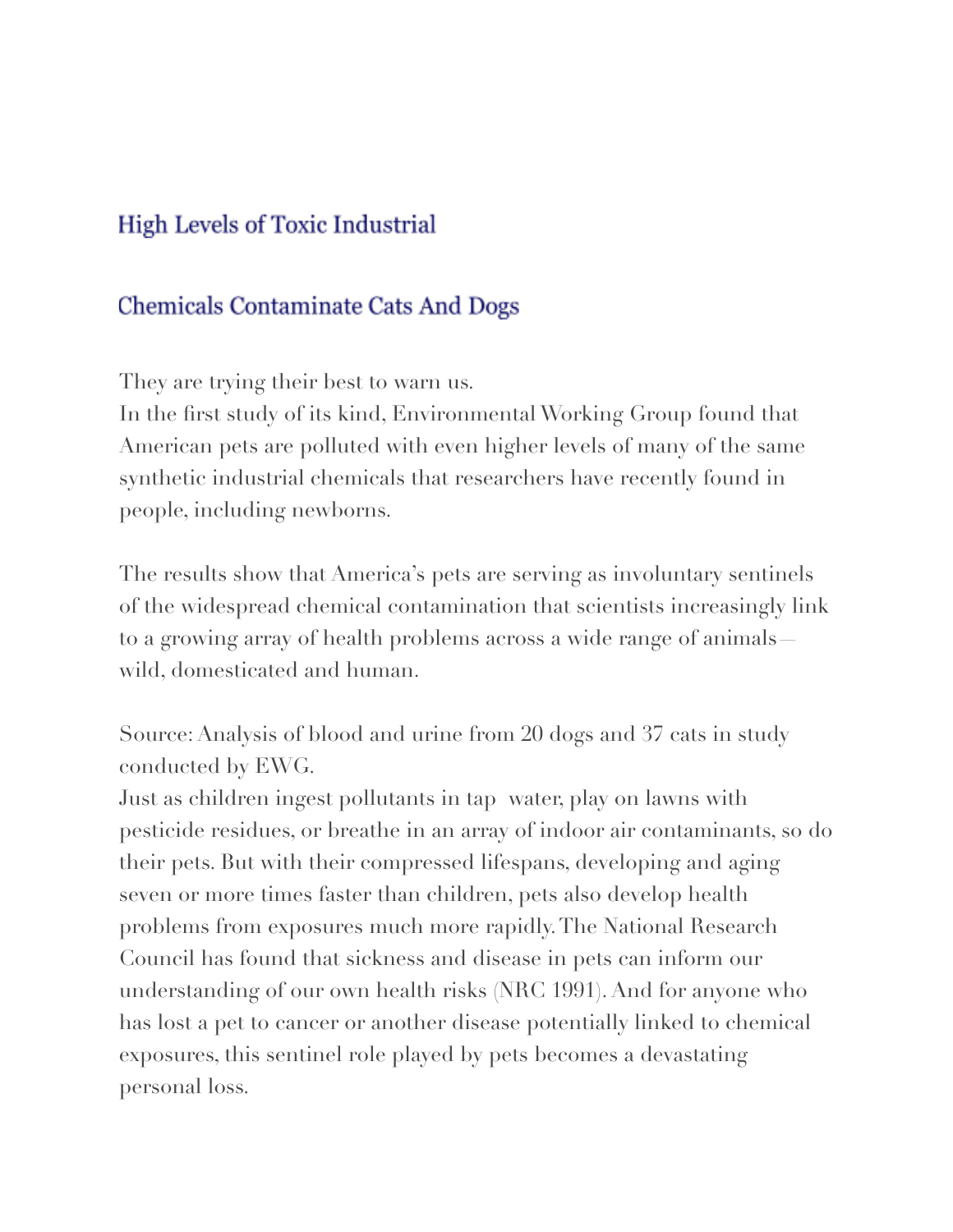In recognition of the unique roles that pets play in our lives, the Environmental Working Group (EWG) undertook a study to investigate the extent of exposures pets face to contaminants in our homes and outdoor environments. In a novel study representing the broadest biomonitoring investigation yet conducted in pets, what we found was surprising.

Dogs and cats were contaminated with 48 of 70 industrial chemicals tested, including 43 chemicals at levels higher than those typically found in people, according to our study of plastics and food packaging chemicals, heavy metals, fire retardants, and stain-proofing chemicals in pooled samples of blood and urine from 20 dogs and 37 cats collected at a Virginia veterinary clinic.

Average levels of many chemicals were substantially higher in pets than is typical for people, with 2.4 times higher levels of stain- and grease-proof coatings (perfluorochemicals) in dogs, 23 times more fire retardants (PBDEs) in cats, and more than 5 times the amounts of mercury, compared to average levels in people found in national studies conducted by the Centers for Disease Control and Prevention (CDC) and EWG (Figure).

This study is the most comprehensive investigation of the chemical body burden of companion animals conducted to date, with 23 chemicals reported in pets for the first time. The results reinforce findings from prior studies showing that pets' unique behaviors may place them at risk for elevated exposures and health risks from chemicals pollutants in the home and outdoors, in air, water, food, soil, and consumer products for people and pets.

For nearly all the chemicals included in the current study, health risks in pets have not been studied. But the chemicals are linked to serious health effects in other studies from laboratory data or human populations:

For dogs, blood and urine samples were contaminated with 35 chemicals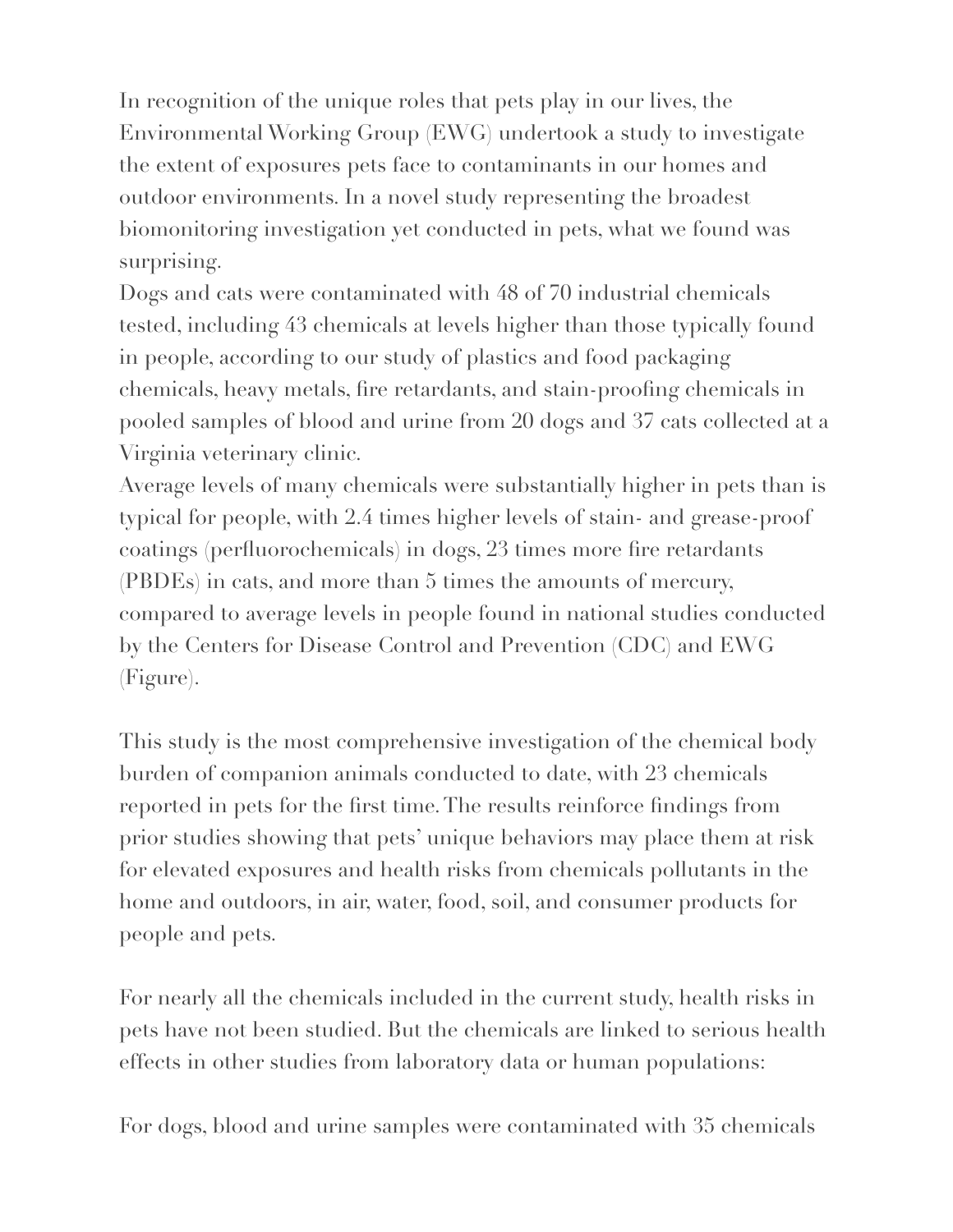altogether, including 11 carcinogens, 31 chemicals toxic to the reproductive system, and 24 neurotoxins. The carcinogens are of particular concern, since dogs have much higher rates of many kinds of cancer than do people, including 35 times more skin cancer, 4 times more breast tumors, 8 times more bone cancer, and twice the incidence of leukemia, according to the Texas A&M Veterinary Medical Center (2008). Between 20 and 25 percent of dogs die of cancer, making it the second leading cause of death in dogs (Purdue University Department of Veterinary Pathobiology 2000).

Cat samples contained 46 chemicals altogether, including 9 carcinogens, 40 chemicals toxic to the reproductive system, 34 neurotoxins, and 15 chemicals toxic to the endocrine system. Endocrine (hormone) system toxins raise particular concerns

for cats, since they include the thyroid toxins and fire retardants called PBDEs. Thyroid disease (hyperthyroidism) is a Laboratory analyses by AXYS Analytical, Sidney, BC. leading cause of illness in older cats (Gunn-Moore 2005). The growing use of PBDEs in consumer products over the past 30 years has paralleled the rising incidence of feline hyperthyroidism, and a preliminary study suggests that PBDEs are found at higher levels in cats stricken with this disease (Dye 2007). Studies also show a high correlation between eating canned food and developing hyperthyroidism later in life for cats (Edinboro 2004; Kass 1999, Martin 2000). In addition to PBDEs, hyperthyroidism in cats could be linked to the plastics chemical and potent endocrine disruptor BPA that is known to leach from the pop-top cat food can lining into food (Edinboro 2004; Kang 2002).

In America there are 8 times more companion dogs and cats than there are children under five. Seventy percent more households have dogs or cats than children of any age. These pets are often beloved family members, and yet they can be subjected to chronic, constant exposures to chemical contaminants in homes, yards, and parks that pet owners cannot always prevent.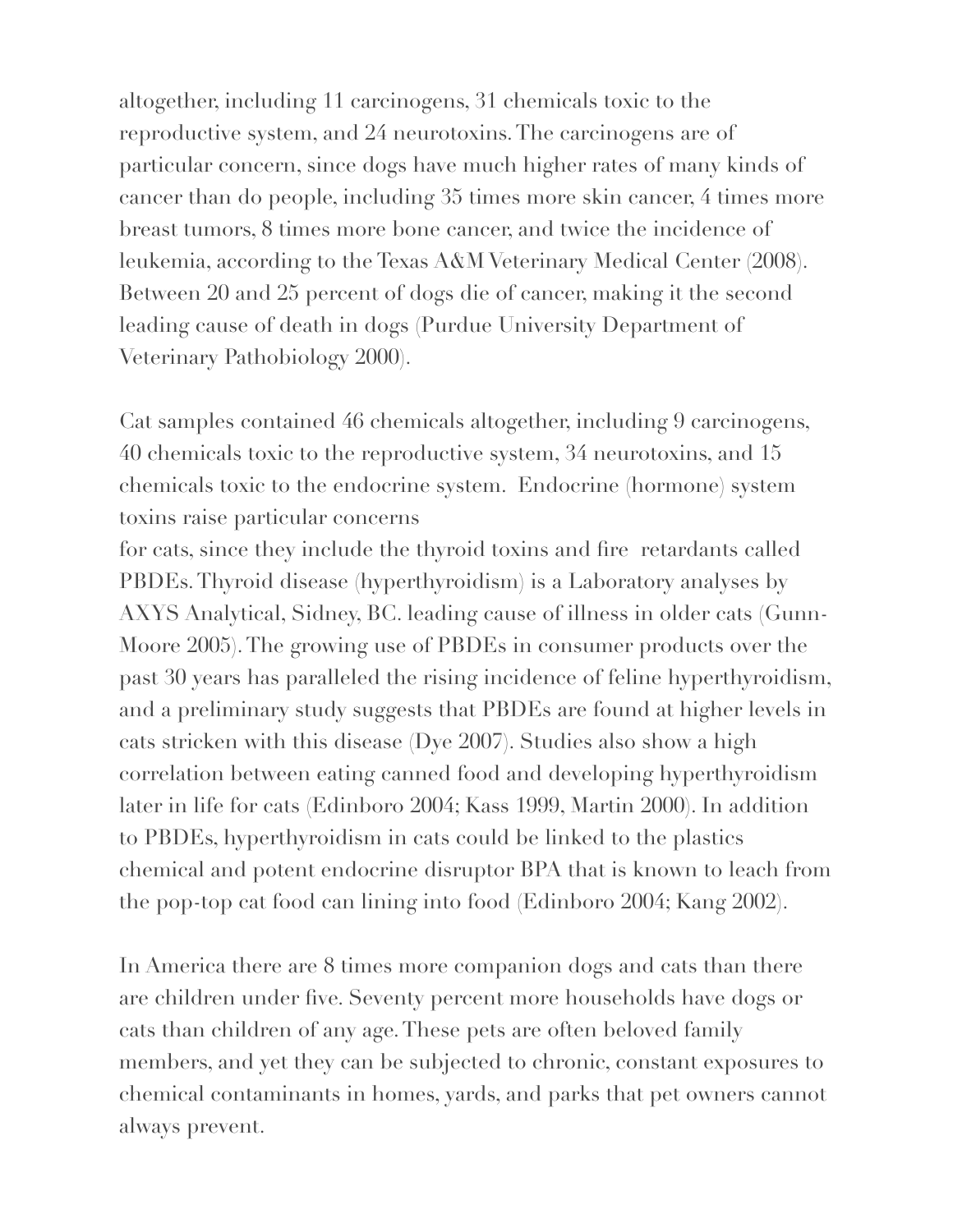## **Dogs: High levels of plasticizers, grease-proof chemicals,and fire retardants**

35 chemicals detected - 40% at higher levels in dogs than people



As cats meticulously groom themselves, they lick off accumulated dust **retardants, high levels of plasticizers,** that studies show can be contaminated with the neurotoxic fire **Cats: notably high levels of fire and grease-proofing chemicals** 

retardants PBDEs and reproductive toxins called phthalates that were 46 chemicals detected - 96% at higher levels found in the cats we tested (Bornehag 2004, Stapleton 2005, Wormuth in cats than people 2006). A dog eating scraps from the floor may also swallow dirt and dust tracked in from the outdoors and contaminated with heavy metals and pesticides (Colt 2004, vom Lindern 2003). A flea collar can spew droplets of insecticide that can be lethal to cats (Linnett 2008). Dogs and cats often eat food processing and packaging chemicals that contaminate their food, day after day and year after year, resulting in cumulative exposures with unknown health risks (FDA CVM 2008b). Chew toys might contain plastic softeners, foam beds might be infused or coated with fire retardants and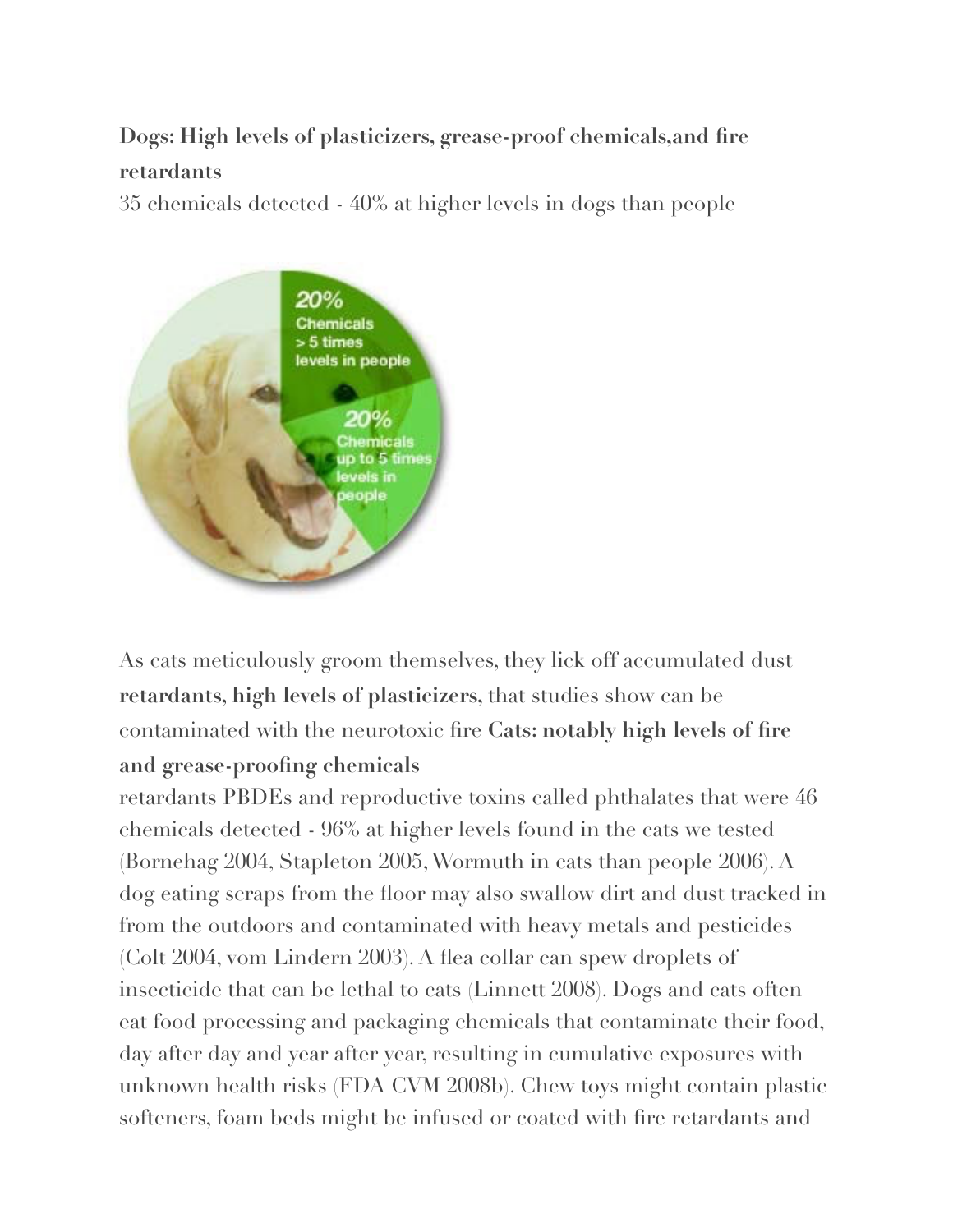stain-proofing chemicals linked to cancer and birth defects, and plastic water bowls might leach hormone disruptors.

Pets face chemical exposures that in some ways are similar to those of infants and toddlers, who have limited diets and play close to the floor and put their hands and household objects in their mouths far more often than adults. For pets as for children, exposures are greater and the resulting health risks are higher (Betts 2007). Source: Analysis of blood and urine from 20 dogs in study conducted by EWG.



Source: Analysis of blood and urine from 37 cats in study conducted by EWG. EWG's review of scientific literature identified studies that Laboratory analyses by AXYS Analytical, Sidney, BC. demonstrate a plethora of links between chemicals exposures and 2 of 5 health risks for pets. The perversely named "dancing cat fever" describes the results of neurological damage in cats with acute mercury poisoning (Koya 1964), while "Teflon toxicosis" has been the cause of death for hundreds of pet birds nationwide whose lungs filled with blood after they breathed in toxic fumes from overheated, non-stick pans (EWG 2003a, NRC 1991). Horses have died after chewing on wooden fences infused with the same arsenic-based pesticide found in the decks and playsets of 70 million homes nationwide (Casteel 2001, Edlich 2005, Khan 2006). Studies show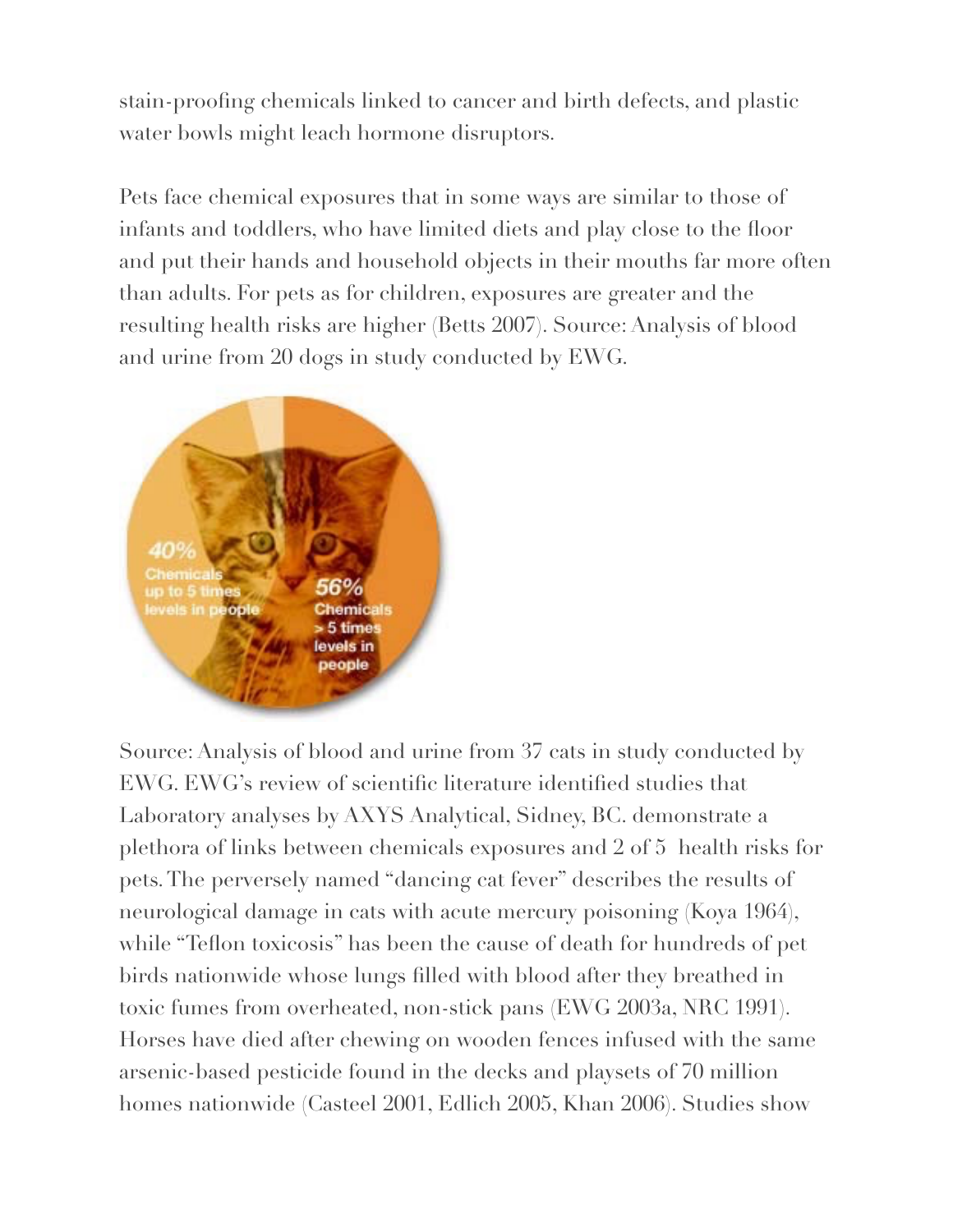lung cancer (mesothelioma) in dogs exposed to asbestos fibers at home (Glickman 1983), bladder cancer in dogs living near industrial areas (Hayes 1981) or exposed to topical flea and tick pesticides (Glickman 2004) or lawn and garden weed killers and insecticides (Glickman 2004), lead toxicosis in dogs and cats in homes with chipping lead-based house paint (Knight 2003, Marino 1990, Miller 1992), malignant lymphomas in dogs whose owners use the lawn pesticide 2,4-D (Hayes 1991), and mouth cancer (oral squamous cell carcinoma) in cats exposed to flea repellants (Bertone 2003).

Major gaps in our system of public health protections allow most industrial chemicals on the market with no mandatory safety testing. Chemical companies do not have to prove products are safe before they are sold, or understand how much of their chemicals end up in people let alone pets. There are few standards that limit chemical contamination in pet food, pet toys and other products for our companion animals (FDA CVM 2008a,b). For pets as for people, the result is a body burden of complex mixtures of industrial chemicals never tested for safety. Health problems in pets span high rates of cancer in dogs (Paoloni 2008; Paoloni 2007; Waters 2006) and skyrocketing incidence of hyperthyroidism in cats (Edinboro 2004; Peterson 2007). Genetic changes can't explain the increases in certain health problems among pets. Scientists believe that chemical exposures play a role (e.g., National Research Council 1991, Landrigan 2001).

The presence of chemicals in dogs and cats sounds a cautionary warning for the present and future health of children as well. This study demonstrating the chemical body burden of dogs and cats is a wake-up call for stronger safety standards from industrial chemical exposures that will protect all members of our families, including our pets.

#### **Detailed findings**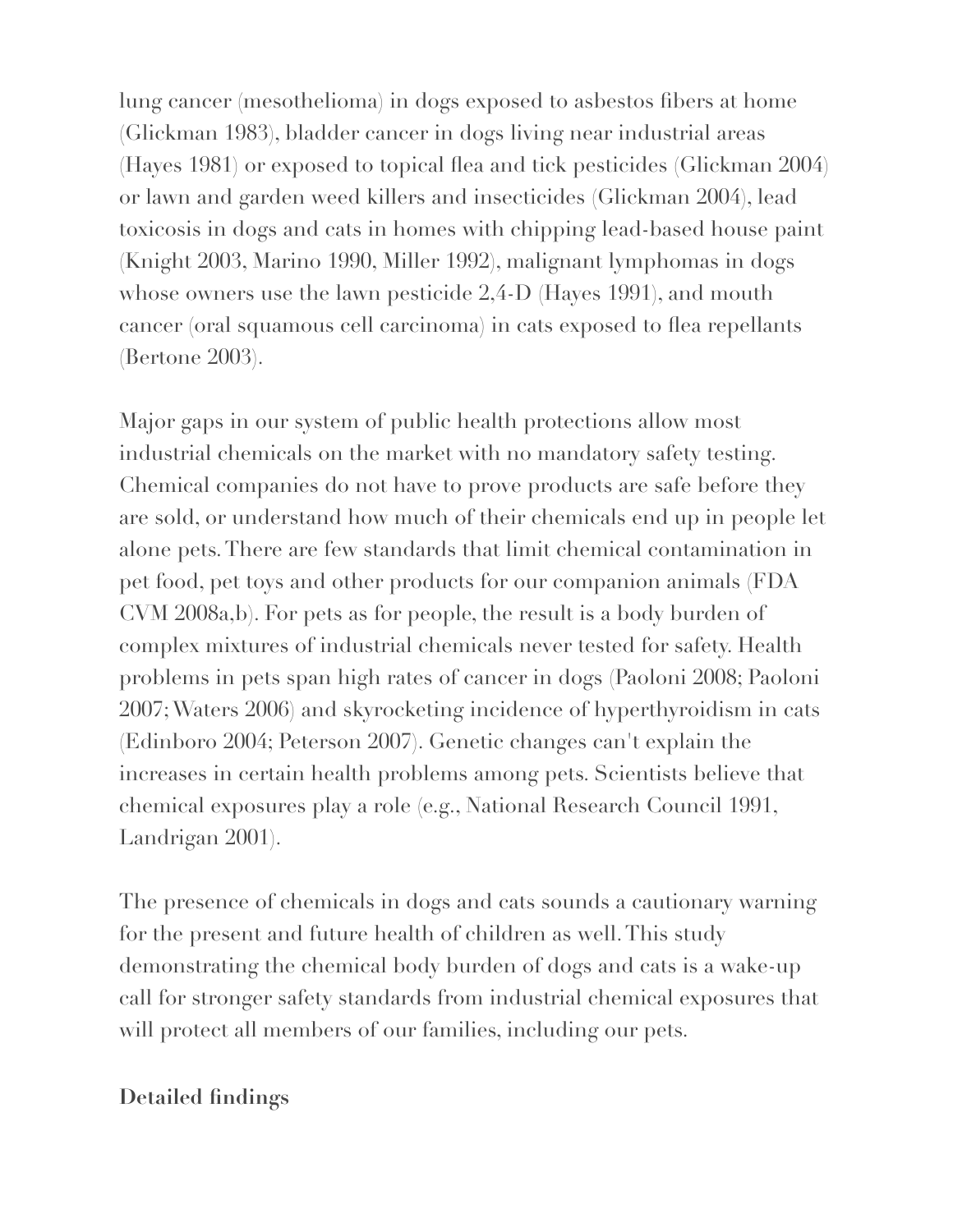**Dogs:** The 20 dogs tested included 5 mutts or mixes and 15 dogs of 7 different breeds, including a Pug, Great Dane, Dachshund, Great Pyrenees, and others. In the group, 12 dogs were female and 8 male; ages ranged between 6 months and 12 years (average age 6.3 years). The laboratory analyzed composite blood and urine samples collected from the animals. The dogs' blood and urine was contaminated with 35 chemicals altogether. These included 7 chemicals (20%) with average levels at least 5 times higher than typical levels in people, and another 7 chemicals with average levels up to 5 times amounts found in people. Relative to people, dogs showed high levels of stain- and grease-proof chemicals (perfluorochemicals in the Teflon family), plastics chemicals called phthalates, and fire retardants called PBDEs:

Teflon chemicals - Highest levels. Tests showed 6 of 13 perfluorochemicals present in dog blood, with five at levels higher than those in more than 80 percent of people tested nationally, including 2 at levels more than 5 times higher than average amounts in people. Dogs were polluted with 2 chemicals in the Teflon family of stain- and greaseproof coatings (perfluorochemicals) at higher levels than any detected in people in national studies by EWG and CDC (perfluorobutanoic acid (PFBA) and perfluorohexanoic sulfonate (PFHxS)). Only PFOA (perfluorooctanoic acid), known as the "Teflon chemical" because it has been used to make Teflon and other non-stick pans, was detected at levels in the range of what is typically found in people (45th percentile) as opposed to far in excess. For dogs likely sources of exposure include food contaminated with PFCs leaching from dog food bag coatings, as well as house dust, and stain-proofed furniture, dog beds, and carpets. Toxins in plastic toys and medicines. Dogs were contaminated with breakdown products of four plastic softeners (phthalates) at average levels higher than those in more than 80 percent of Americans tested nationally, at levels ranging between 1.1 and 4.5 times the average concentrations in people. These included breakdown products of DEHP, DBP, and DBzP, which are used in veterinary medicines, plastic containers and toys, shampoos, and a huge range of other consumer products. Six of 7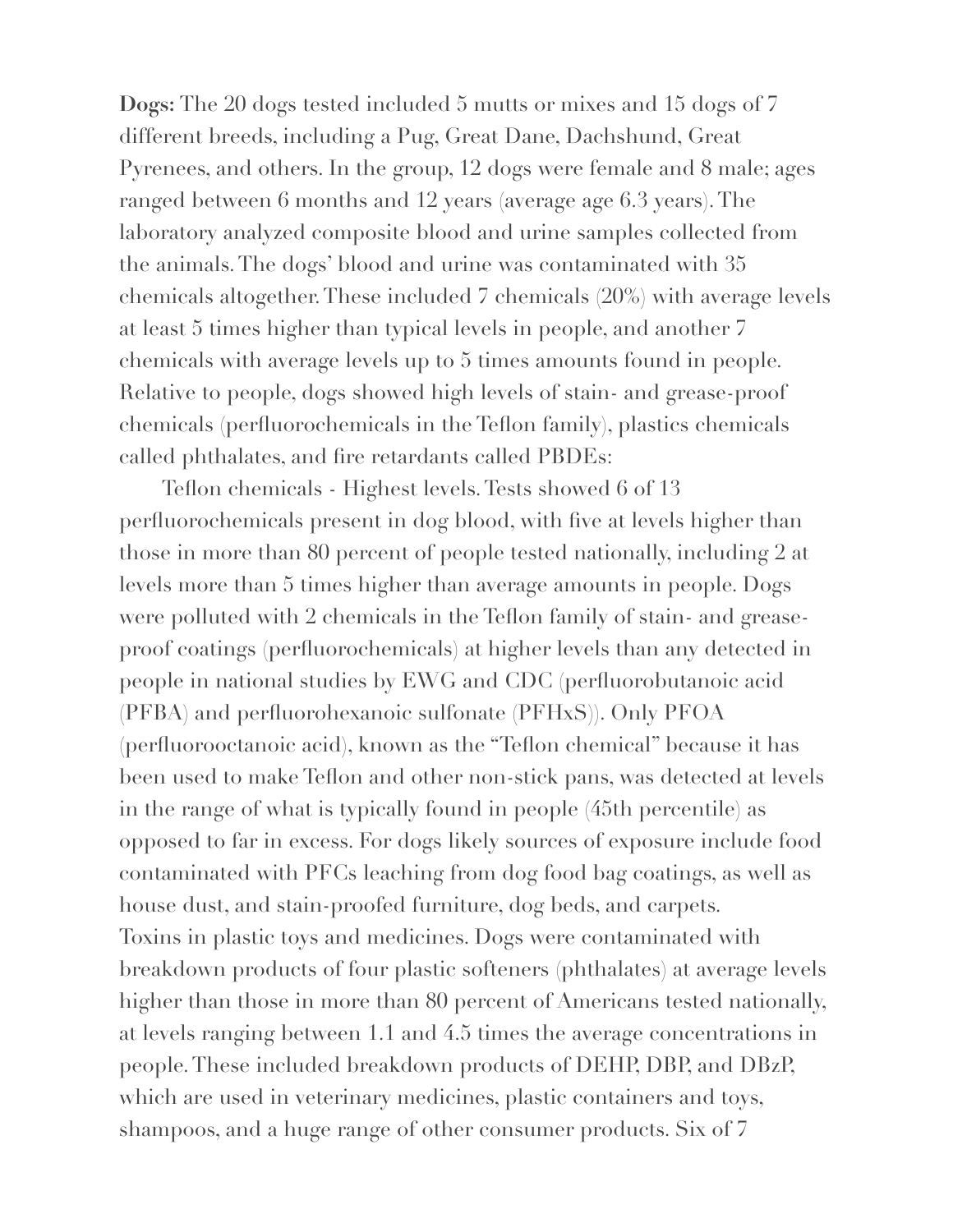phthalate breakdown products were found in dogs altogether. These chemicals pose risks for reproductive damage, birth defects, and cancer. Fire retardants in bedding, house dust, and food. Dog samples contained 19 different fire retardant chemicals known as PBDEs, or polybrominated diphenyl ethers, of 46 chemicals tested. Compared to people, levels were very elevated for highly brominated forms of these chemicals, with 5 compounds that are octaBDEs, nonaBDEs, and decaBDE found at levels higher than between 97 and 99 percent of people



# **Polluted Pets | Environmental Working Group http://www.ewg.org/ reports/pets**

tested nationally, ranging up to 17 times the average amounts in people. PBDEs disrupt the normal functioning of thyroid hormones and pose risks to the brain during development. For dogs, potential sources of exposure include foam furniture and bedding manufactured before 2005, contaminated air and house dust, and food contaminated with PBDEs that pollute the environment, especially seafood.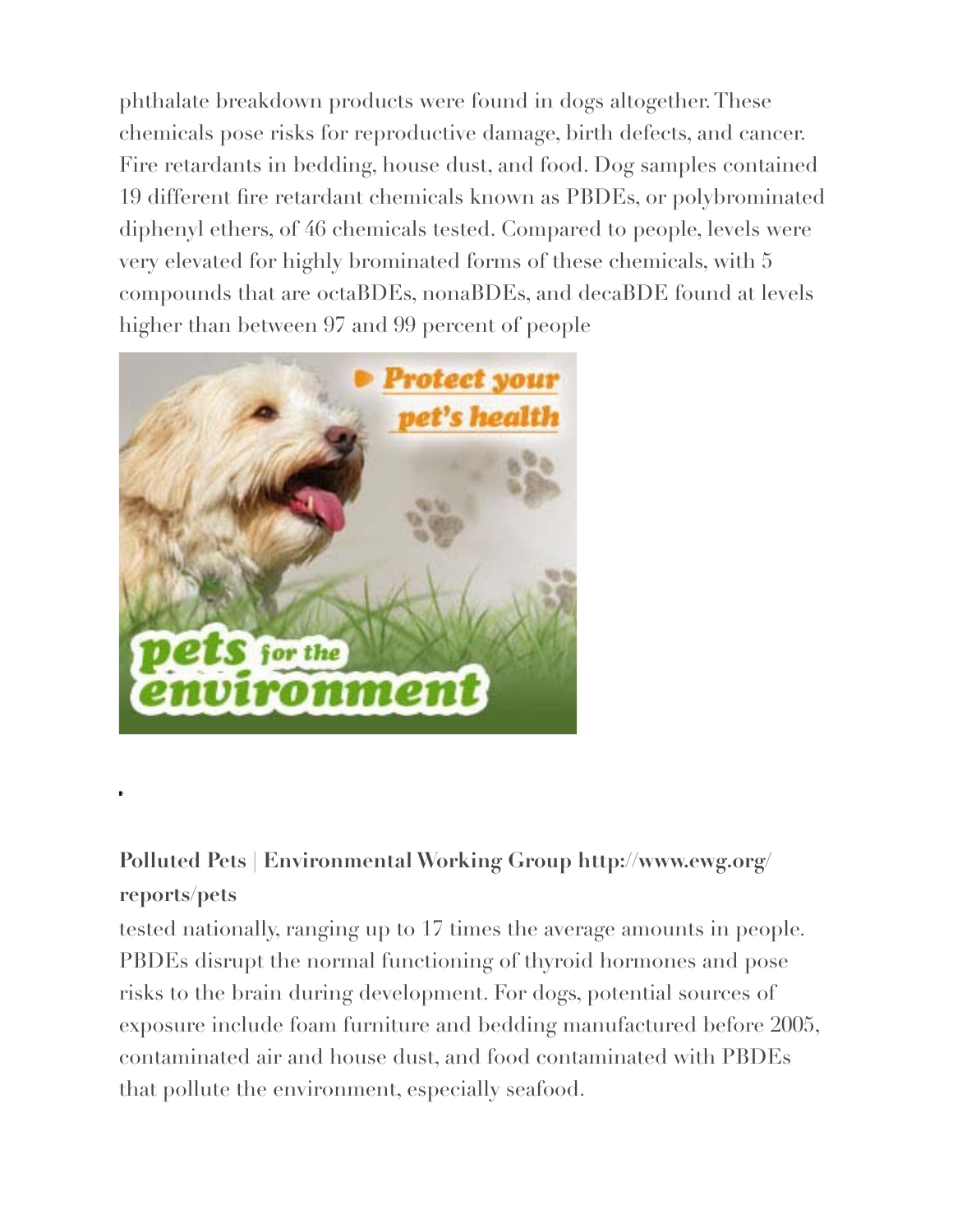**Cats:** Veterinary technicians collected blood and urine samples from 37 cats, which included 13 female and 21 males cats (gender not reported for 3 cats). The group included cats with ages from 9 months to 17 years. The laboratory analyzed blood and urine samples composited from all the animals. The cats' blood and urine was contaminated with 46 chemicals altogether. These included 25 chemicals (54%) with average levels at least 5 times higher than typical levels in people, and another 18 chemicals (39%) with average levels up to 5 times amounts found in people. Relative to people, cats showed very high levels of neurotoxic fire retardants called PBDEs and methylmercury, a pollutant from coal power plants and a common seafood contaminant.

Teflon chemicals. Cats were polluted with 8 of 13 chemicals tested in the Teflon family of stain and grease-proof coatings (perfluorochemicals, or PFCs), including 6 at very high levels, above amounts found in between 89 and 99 percent of people tested in national studies, and 4 found at levels more than 5 times average amounts in people. The Scotchgard chemical PFOS, phased out of use by 3M over health concerns in 2000, was found at markedly low levels in cats, at one-quarter of the levels in dogs and in amounts lower than those found in 91 percent of people tested in national studies. PFOA, the "Teflon chemical", was detected at levels in the range of what is typically found in people (45th percentile). The skewed profiles of PFC exposures in cats relative to humans, with 6 different PFCs occurring at levels far in excess of those typical in people, suggests that cats may have unique exposures or different metabolic responses compared to people. Likely sources of PFCs in cats include food contaminated with PFCs leaching from food bag coatings, house dust, and stain-proofed furniture, cat beds, and carpets.

Toxins in plastic toys and medicines. Cats' samples contained 6 out of 7 breakdown products of five industrial plasticizers called phthalates. Cats were polluted with the breakdown product of DMP (dimethyl phthalate) at an average level higher than amounts in every one of more than 5,500 people tested by CDC. In addition to its use in plastics and other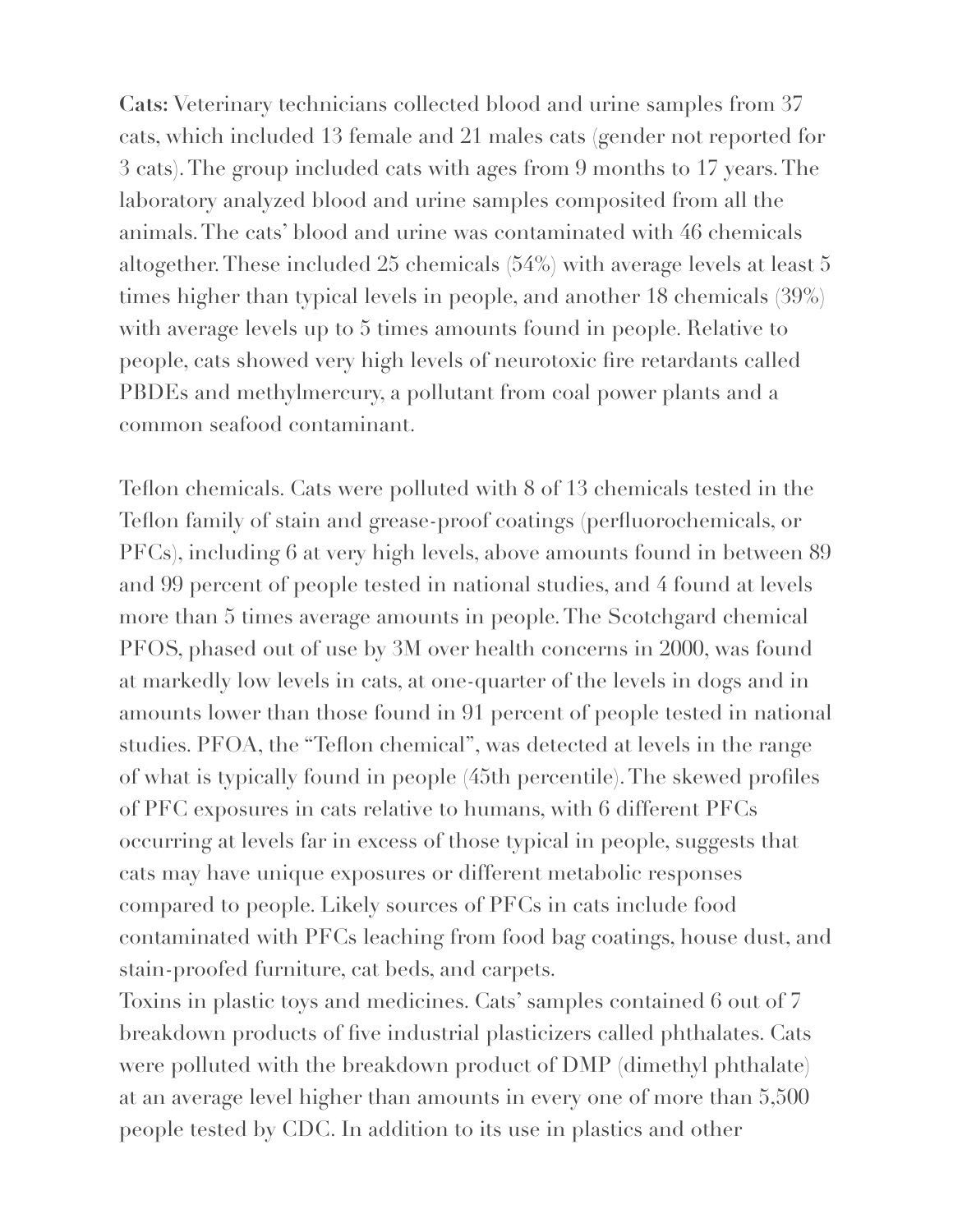consumer products, DMP is an insect repellant with reported uses in flea and tick collars and veterinary medicines. Cats' samples contained other phthalate breakdown products at low to moderate levels, in excess of amounts found in between 4 and 76 percent of Americans tested in national studies. Cats can be exposed to phthalates from veterinary medicines, plastic containers and toys, and a huge range of other consumer products. Phthalates raise risks for reproductive damage, birth defects, and cancer.

Fire retardants in bedding, house dust, and food. Cat samples contained 29 of 46 different fire retardant chemicals known as PBDEs, or polybrominated diphenyl ethers, with 16 found at levels higher than amounts in any of the 100 to 2,000 people tested for these chemicals in national studies. The total concentration of all PBDEs in cats was higher than levels in 98 percent of Americans tested, and 26 of 29 individual PBDE chemicals found were at average levels in excess of what is found in 90 percent of the U.S. population. For cats, potential sources of exposure include foam furniture and bedding manufactured before 2005, contaminated air and house dust, and food contaminated with PBDEs that pollute the environment, especially seafood.

#### **Conclusions**

.

The body burden testing conducted in this investigation is the most expansive ever published for companion animals. The study indicates that cats and dogs are exposed to complex mixtures of industrial chemicals, often at levels far in excess of those found in people. Our pets well may be serving as sentinels for our own health, as they breathe in, ingest or absorb the same chemicals that are in our environments. Exposures that pose risks for pets pose risks for human health as well. A new system of public health protections that required companies to prove chemicals are safe before they are sold would help protect all of us, including the pets we love.